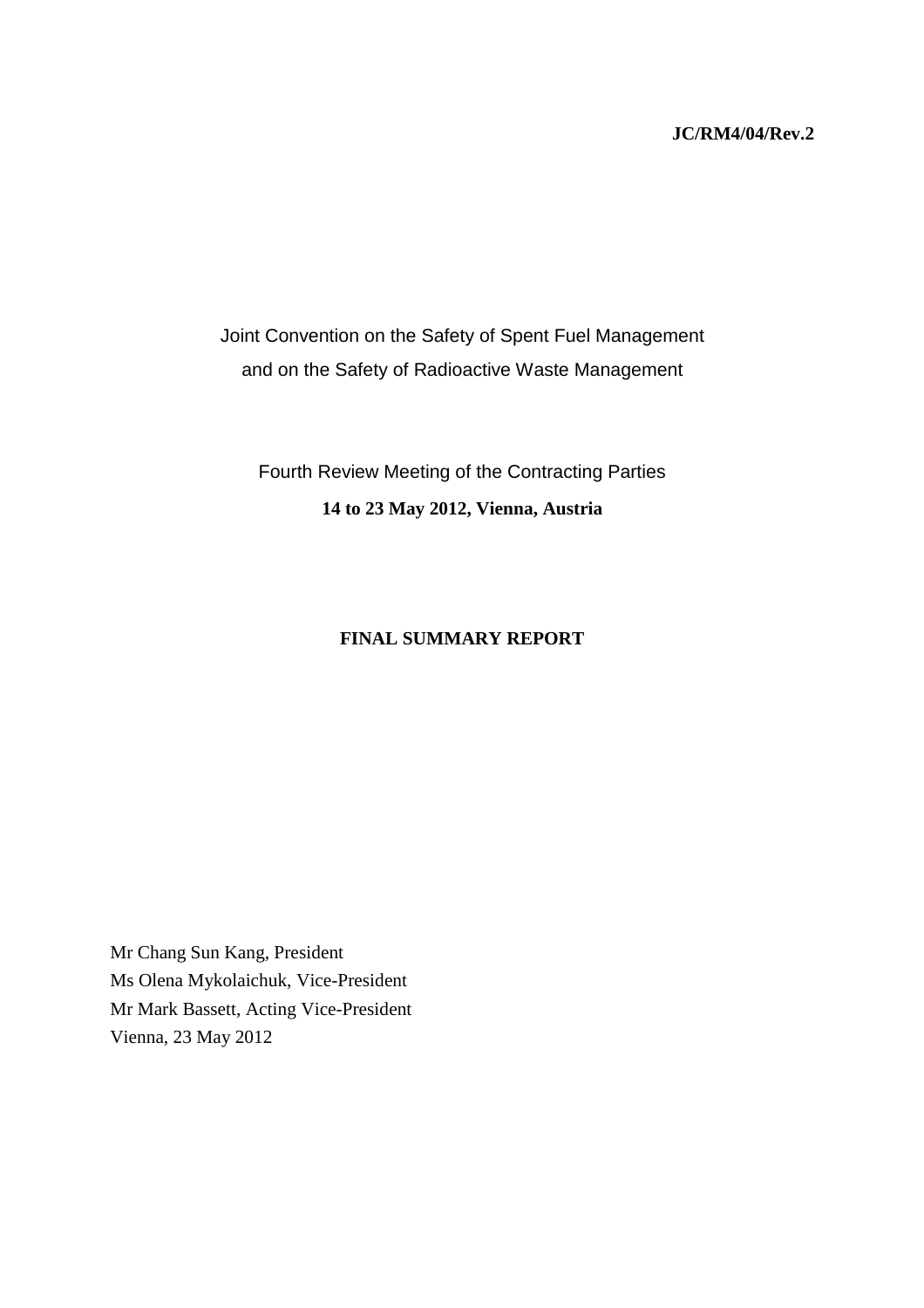# **Introduction**

1. Recognizing the importance of the safe management of spent nuclear fuel and radioactive waste, the international community agreed upon the necessity of adopting a convention with the objective of achieving and maintaining a high level of safety worldwide in spent fuel and radioactive waste management: this was the origin of the Joint Convention on the Safety of Spent Fuel Management and on the Safety of Radioactive Waste Management (the "Joint Convention"), which was adopted on 5 September 1997 and entered into force on 18 June 2001.

- 2. The objectives of the Joint Convention are:
- (i) To achieve and maintain a high level of safety worldwide in spent fuel and radioactive waste management, through the enhancement of national measures and international cooperation, including, where appropriate, safety-related cooperation;
- (ii) To ensure that during all stages of spent fuel and radioactive waste management there are effective defences against potential hazards so that individuals, society, and the environment are protected from the harmful effects of ionizing radiation now and in the future, in such a way that the needs and aspirations of the present generation are met without compromising the ability of future generations to meet their needs and aspirations; and
- (iii) To prevent accidents with radiological consequences and to mitigate their consequences should they occur during any stage of spent fuel or radioactive waste management.

3. To achieve these objectives, the Joint Convention adopted a review process. The Joint Convention requires each Contracting Party to:

- (i) Submit in advance to all other Contracting Parties a National Report describing how it implements the obligations of the Joint Convention;
- (ii) Seek clarification on the National Reports of other Contracting Parties through a system of written questions and answers;
- (iii) Present and discuss its National Report during a Review Meeting comprising Country Group sessions and Plenary Sessions; and
- (iv) Be prepared to challenge and comment on the presentations made as part of a robust peer review process.

The Joint Convention specifies that the interval between Review Meetings should not exceed three years. Documents annexed to the Joint Convention provide guidance on the form and structure of the National Reports and on the way to conduct Review Meetings.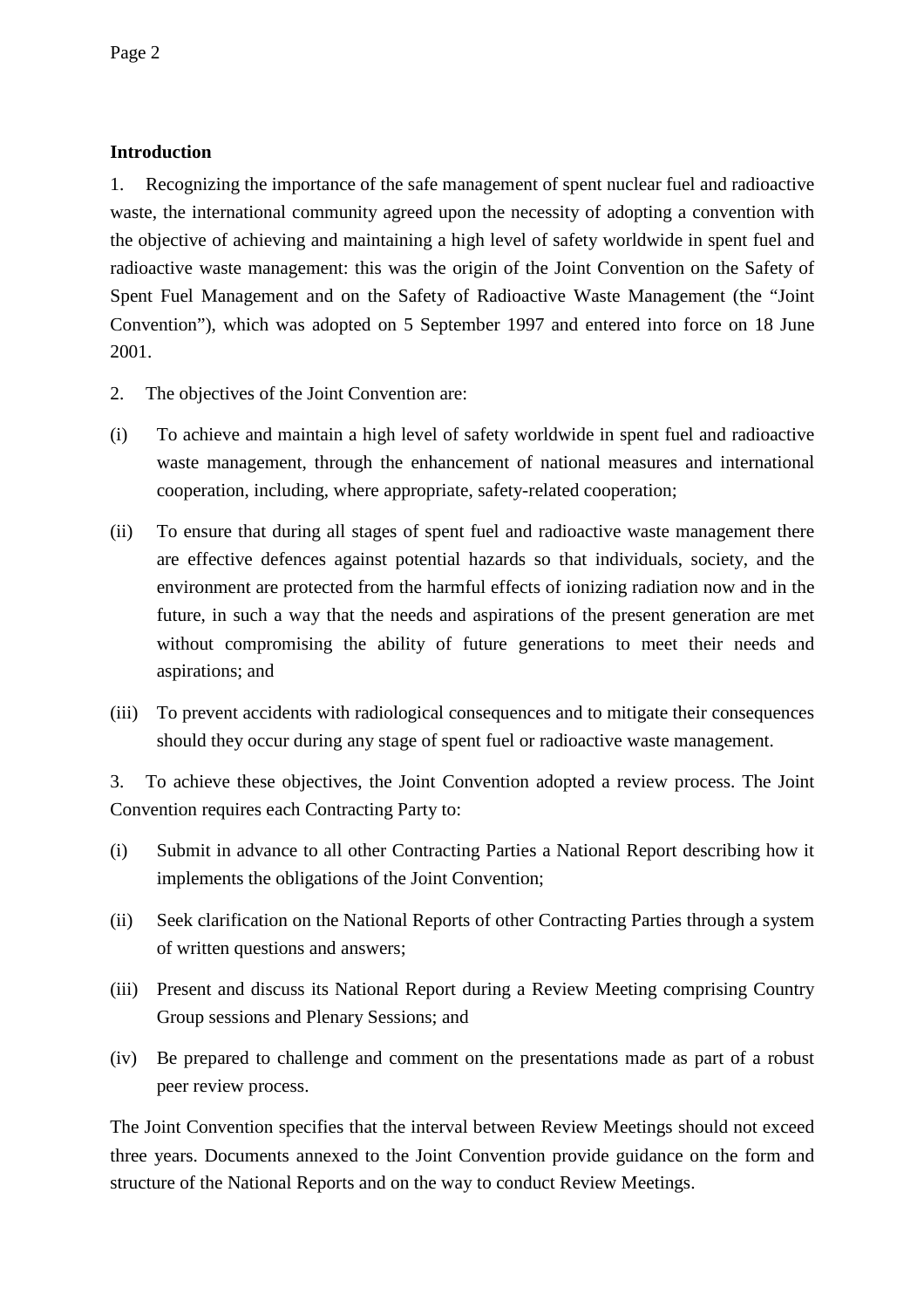4. The Fourth Review Meeting of the Contracting Parties pursuant to Article 30 of the Joint Convention was held at the Headquarters of the International Atomic Energy Agency (IAEA), which is the depositary and Secretariat for the Joint Convention, from 14 to 23 May 2012. The President of the Review Meeting was Mr Chang Sun Kang, Chairman and Chief Regulatory Officer of the Nuclear Safety and Security Commission, Republic of Korea. The Vice-President was Ms Olena Mykolaichuk, Chairperson of the State Nuclear Regulatory Inspectorate of Ukraine. Mr Andy Hall, Deputy Chief Inspector of Nuclear Installations, United Kingdom, who had been elected second Vice-President of the review process at the Organizational Meeting held in May 2011, was unable to carry out this role during the Review Meeting. The Contracting Parties agreed that Mr Mark Bassett, Deputy Chief Inspector of Nuclear Installations, United Kingdom, would act as Vice-President for the duration of the Meeting.

5. The General Committee of the Review Meeting comprised the President, the Vice-President and Acting Vice-President, and the six Country Group Chairpersons, namely Mr Dejan Trifunovic, Croatia; Mr Larry Camper, United States of America; Mr Jean-Jacques Dumont, France; Mr Kazumasa Hioki, Japan; Mr Peter Lietava, Czech Republic; and Mr Werner Mester, Germany.

6. Fifty-four Contracting Parties participated in the Review Meeting, namely: Albania, Argentina, Australia, Austria, Belarus, Belgium, Brazil, Bulgaria, Canada, China, Croatia, Cyprus, Czech Republic, Denmark, Estonia, Euratom, Finland, France, Georgia, Germany, Ghana, Greece, Hungary, Iceland, Indonesia, Ireland, Italy, Japan, Kazakhstan, Korea (Republic of), Latvia, Lithuania, Luxembourg, Montenegro, Morocco, Netherlands, Nigeria, Norway, Poland, Portugal, Republic of Moldova, Romania, Russian Federation, Senegal, Slovakia, Slovenia, South Africa, Spain, Sweden, Switzerland, Ukraine, United Kingdom, United Arab Emirates and United States of America. Among these, eight Contracting Parties participated for the first time: Cyprus, Georgia, Ghana, Indonesia, Montenegro, Portugal, Republic of Moldova and United Arab Emirates. Georgia, Kazakhstan, the Republic of Moldova and Senegal did not provide a technical presentation of their respective National Reports.

7. Nine Contracting Parties did not participate in the Review Meeting, namely Chile, Gabon, Kyrgyzstan, Mauritania, Saudi Arabia, The Former Yugoslav Republic of Macedonia, Tajikistan, Uruguay and Uzbekistan. Furthermore, Chile, Gabon, Kyrgyzstan, Mauritania, Saudi Arabia and Uzbekistan had not submitted a National Report.

8. There were no late ratifiers as defined in Rule 2 of the Rules of Procedure and Financial Rules (INFCIRC/602/Rev.3).

9. The Nuclear Energy Agency of the Organisation for Economic Co-operation and Development (OECD) was present as observer, as agreed at the Organizational Meeting.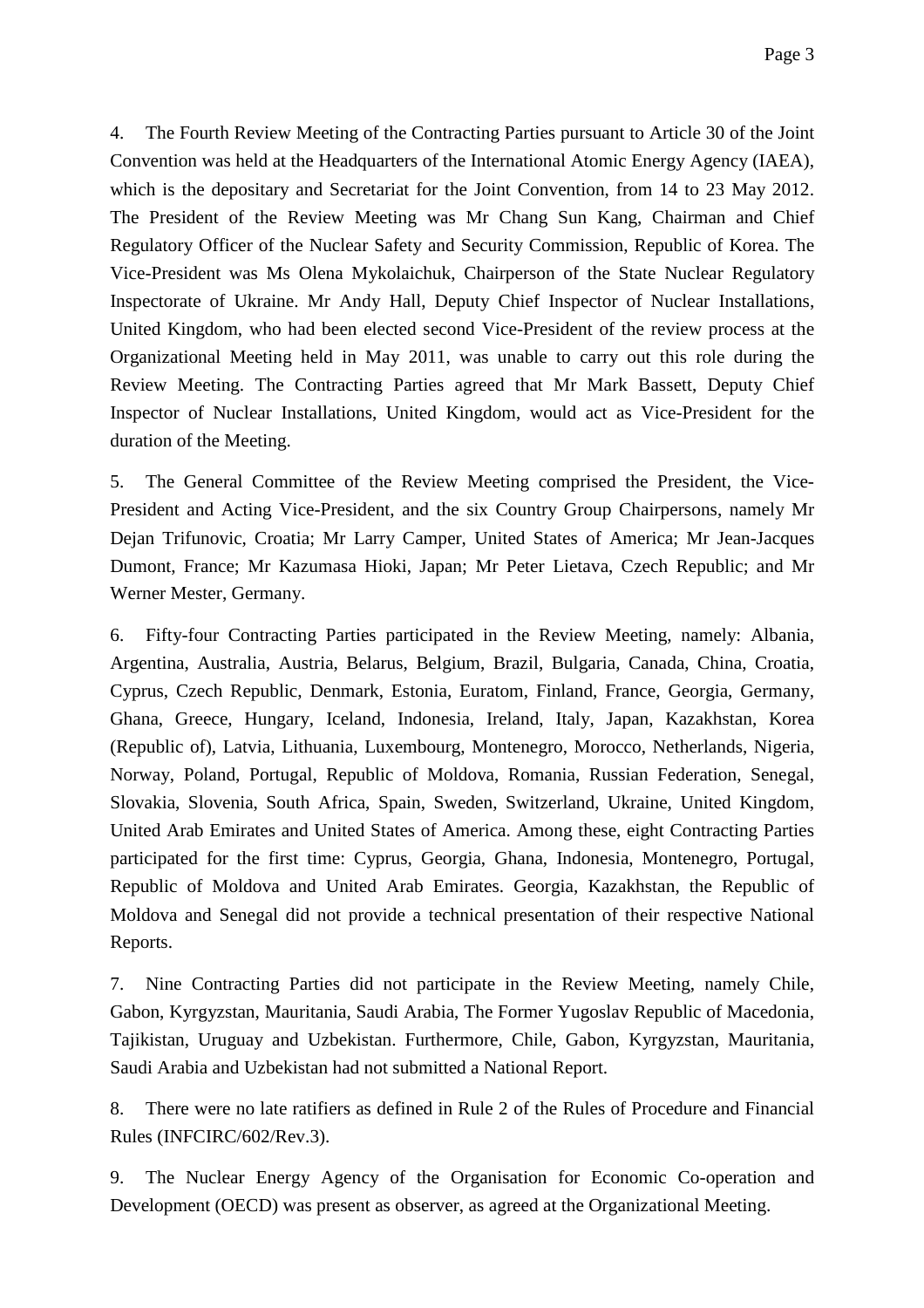# **General Observations**

10. Throughout the Fourth Review Meeting, while it was observed that high quality presentations were given by many Contracting Parties, it was nevertheless also observed that there was room to encourage more active participation in the review process for the future.

11. Since the Third Review Meeting, various Contracting Parties have made good progress and had significant accomplishments in implementing their national programmes. The following items were specifically addressed in National Reports and oral presentations during the Fourth Review Meeting:

- Development of a comprehensive regulatory framework;
- The effective independence of the regulatory body;
- Implementation of the strategies with visible milestones:
- Funding to secure waste management;
- Education and recruitment of competent staff and employees; and
- Geological repositories for high level waste.

12. Many Contracting Parties addressed in their oral presentations the topic of lessons learned from the accident at TEPCO's Fukushima Nuclear Power Stations (hereinafter referred to as 'the Fukushima accident'), as requested by President Kang in advance of the Review Meeting.

13. Despite a large diversity at the national level, most Contracting Parties reported good progress in maintaining and improving and in implementing their legal and regulatory frameworks.

14. Although good progress was reported by several Contracting Parties, it is recognized that the long term management of spent fuel and high level radioactive waste remains a challenging and difficult topic with considerable areas for improvement. All Contracting Parties agreed that such improvement is a continuous process.

15. The public is often greatly concerned with nuclear issues, e.g. in the case of the Fukushima accident. Good and prompt communication with the public and the need to ensure they are well informed were found to be crucial and essential elements of the management of spent fuel and radioactive waste.

16. The Fourth Review Meeting reaffirmed the importance of taking spent fuel management and radioactive waste management into account from the very beginning of any nuclear activities, such as in expanding nuclear power programmes.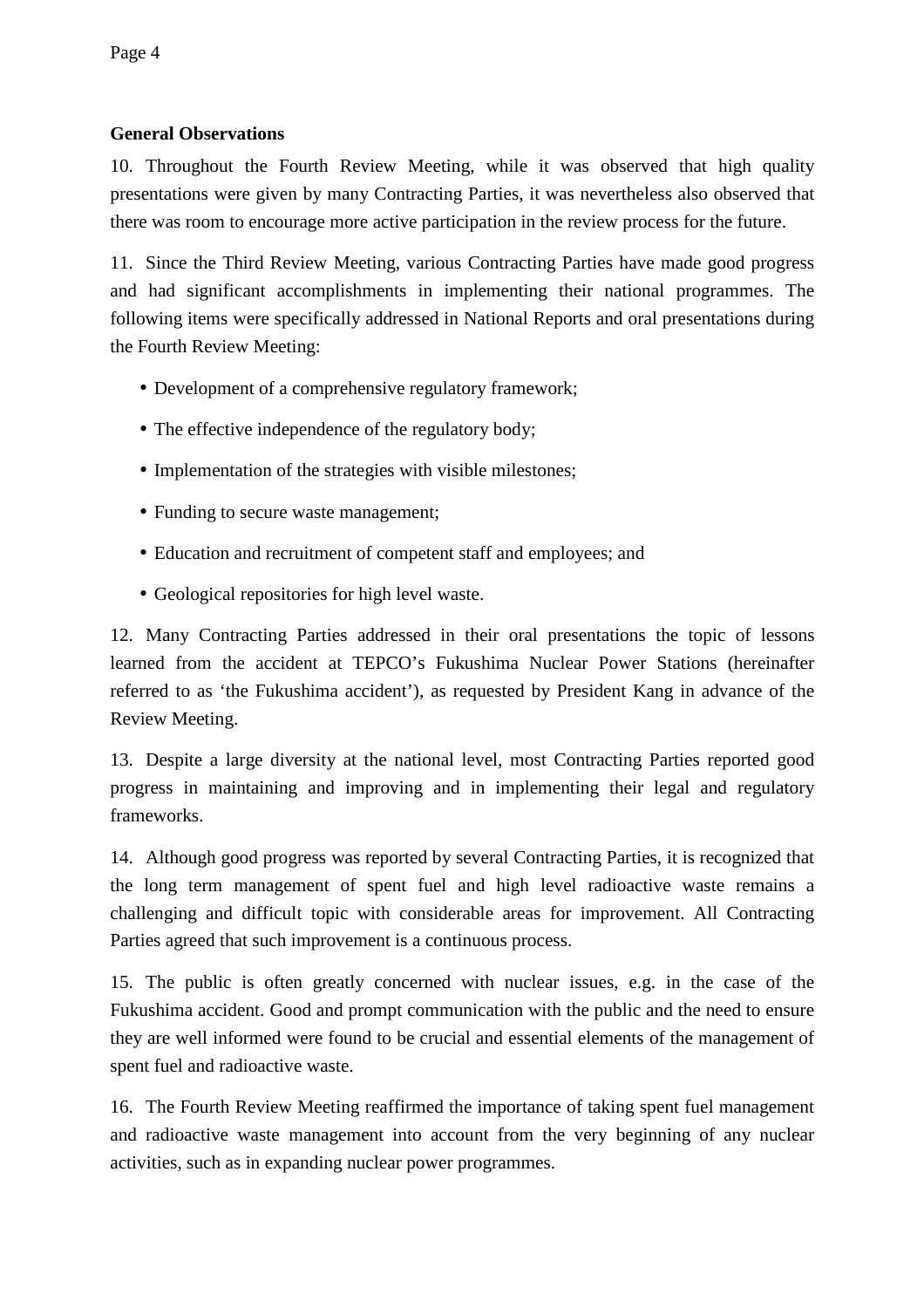17. Many Contracting Parties reported on progress in the areas of remediation of sites and the management of legacy waste.

18. At the Fourth Review Meeting, the Contracting Parties present showed good practices in many areas including the following:

- Public engagement;
- Management of sealed sources; and
- Sharing of information with neighbouring countries.

19. For countries embarking on nuclear power programmes, a systematic approach to planning for radioactive waste and spent fuel management was considered to be an essential practice, from the very beginning, with some Contracting Parties demonstrating an exemplary approach to this.

20. Although significant progress has been made since the last Review Meeting, challenges remain, including the following:

- Ensuring the robustness of the review process;
- Spent fuel storage capacity; and
- Delivery of disposal options.

#### **Policy and technical highlights from the Fourth Review Meeting**

The main issues on which progress was noted are as follows.

#### *Comprehensive legal and regulatory framework*

21. Although many Contracting Parties have a well-established legal and regulatory framework, they have begun to review it, both to be consistent with recent new developments and also in order to determine any need for improvements in the light of lessons learned from the Fukushima accident. There is a need for continual efforts to ensure that the legal and regulatory framework is appropriate.

## *Effective independence of the regulatory body*

22. Many Contracting Parties reported on measures taken to ensure the independence of the regulatory body.

#### *Implementation of strategies*

23. The need for long term radioactive waste and spent fuel management strategies was reaffirmed and many Contracting Parties have already established such strategies, which in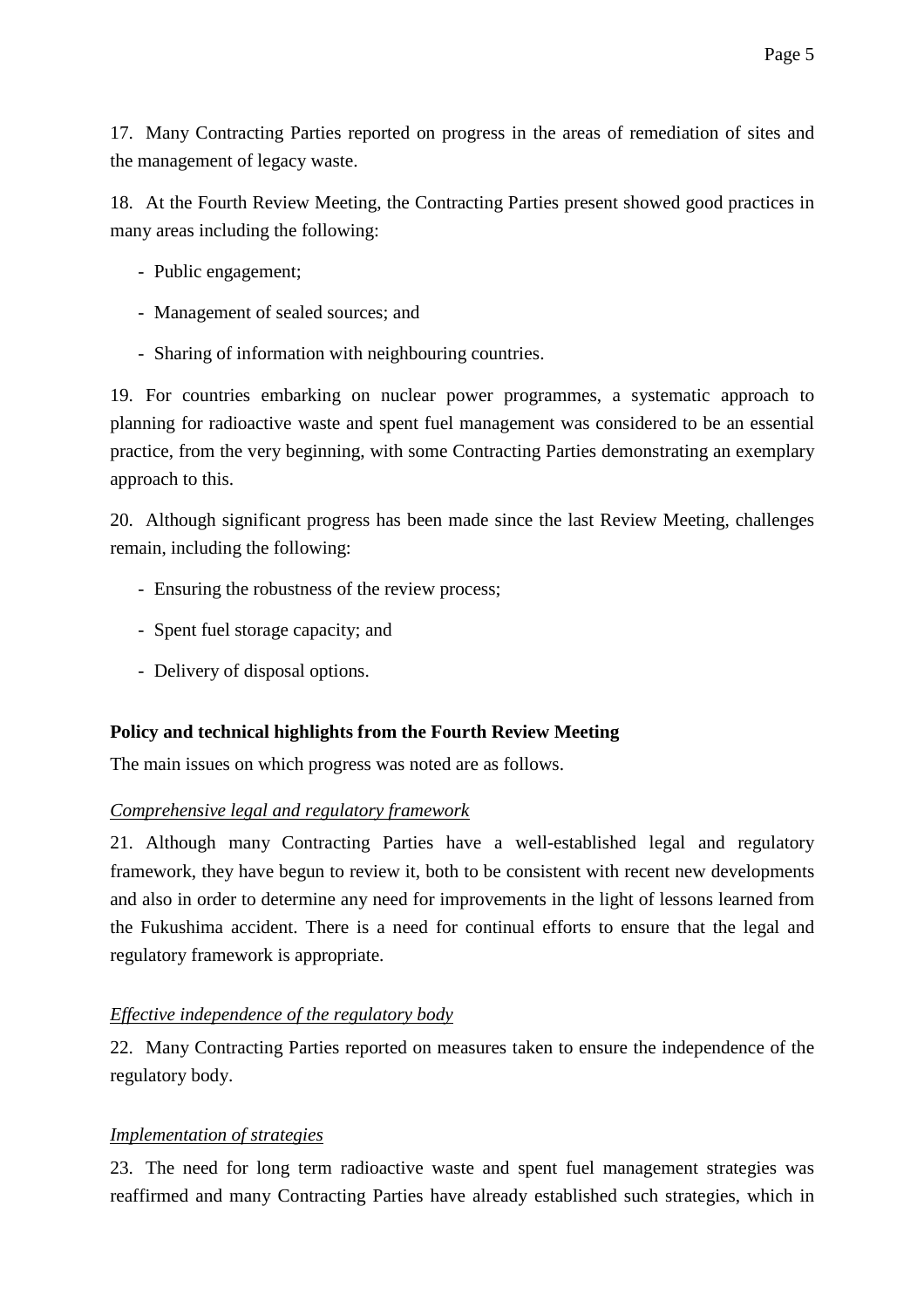many cases include provision for regular review. Existing strategies were able to be used as models for Contracting Parties that are meeting the challenge of establishing new long term strategies.

24. Contracting Parties that are European Union member states are obliged to comply with the recently adopted Council Directive 2011/70/Euratom establishing a Community framework for the responsible and safe management of spent fuel and radioactive waste, which has close reference to articles of the Joint Convention.

25. Several Contracting Parties have a strategy for radioactive waste and spent fuel management in place and are pursuing this actively. A few Contracting Parties are already so far advanced as to be able to file an application for licensing of a geological disposal facility.

#### *Funding to ensure waste management*

26. The need for a well-established and secure funding system to ensure the safe management of spent fuel and radioactive waste, including decommissioning of facilities and the long term storage and disposal of waste, was reaffirmed.

27. The role of waste generators as financial contributors to such a funding system was recognized. The role of the State in the case of state-owned operations such as research facilities and of legacy waste was also recognized.

28. Regular updates of cost calculations and regular re-assessments of contributions to the funding system were reported as being good practices. Underfunding needs to be corrected and should be avoided.

29. It was stressed that funding systems must be established in such a way as to ensure that the system remains robust even in a financial crisis. Contracting Parties are looking into their funding systems in order to check the need for enhancement.

## *Education and recruitment of competent staff*

30. Human resources were identified as a subject that needs attention, in particular because of high retirement rates and the need to find competent and well qualified replacements. The provision of good career prospects, sustainable projects and interesting jobs, in combination with knowledge management and education and training programmes, have been addressed by various Contracting Parties in order to ensure that competent staff will be available when needed.

# *Disposal facilities*

31. A great number of near surface disposal facilities are in operation and broad experience has been gained with such facilities in many Contracting Parties. On the other hand geological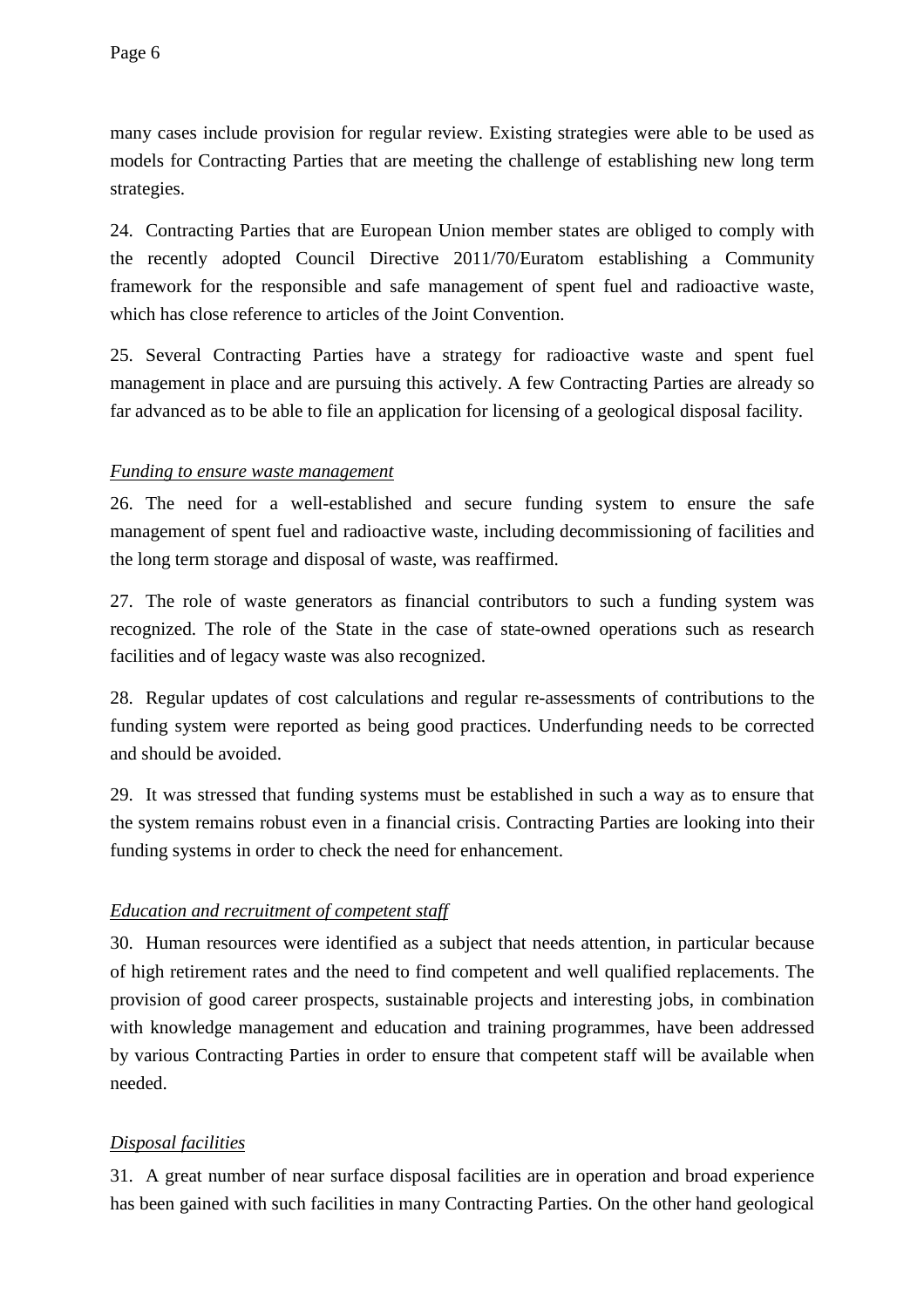repositories for spent fuel and high level waste remain a challenging issue for all Contracting Parties.

32. Although geological disposal of high level waste is commonly accepted as the proper way forward, the implementation of geological disposal is an extended process. In addition, in many Contracting Parties it is expected that such facilities will operate only at a later date, with the long term storage of spent fuel and high level waste being used as an interim solution. Sufficient storage capacity should be available in the event that programmes for the development of geological repositories are delayed.

33. Major progress in establishing disposal facilities was reported by several Contracting Parties, including success with the site selection process. Public engagement, including early and effective communication, was found to be a 'success factor' for such disposal projects.

34. Shared repositories would be preferred by Contracting Parties, such as those that have limited amounts of waste – often legacy waste, and those that have more substantial amounts of radioactive waste from research, medical and industrial activities.

35. Consideration was also given to the reversibility and retrievability of radioactive waste and spent fuel from a repository. It was highlighted that justification of retrieval should take into account safety considerations and not only be based on public acceptance.

36. It was also reported that the early availability of waste acceptance criteria for the disposal of radioactive waste is an important factor, in particular for the appropriate and safe processing and storage of radioactive waste prior to its ultimate disposal.

# *Implications of the Fukushima accident on spent fuel management*

37. Many Contracting Parties reported that they have carried out an immediate initial analysis for their spent fuel and waste management facilities based on the scenarios that happened at Fukushima, and have analysed their severe accident management strategies, to identify any deficiencies and to find means to rectify any undesirable situation. In most cases, these initial analyses indicated that no risks had been identified that would warrant immediate action. More detailed assessments are planned or are being carried out to verify the validity of the initial results. Emergency preparedness and response plans for nuclear facilities may need to be updated.

38. Following the Fukushima accident, particular attention was paid to the issue of the safety of spent fuel stored in pools. The importance of further discussions on this issue and the possible dry storage of spent fuel were acknowledged by Contracting Parties.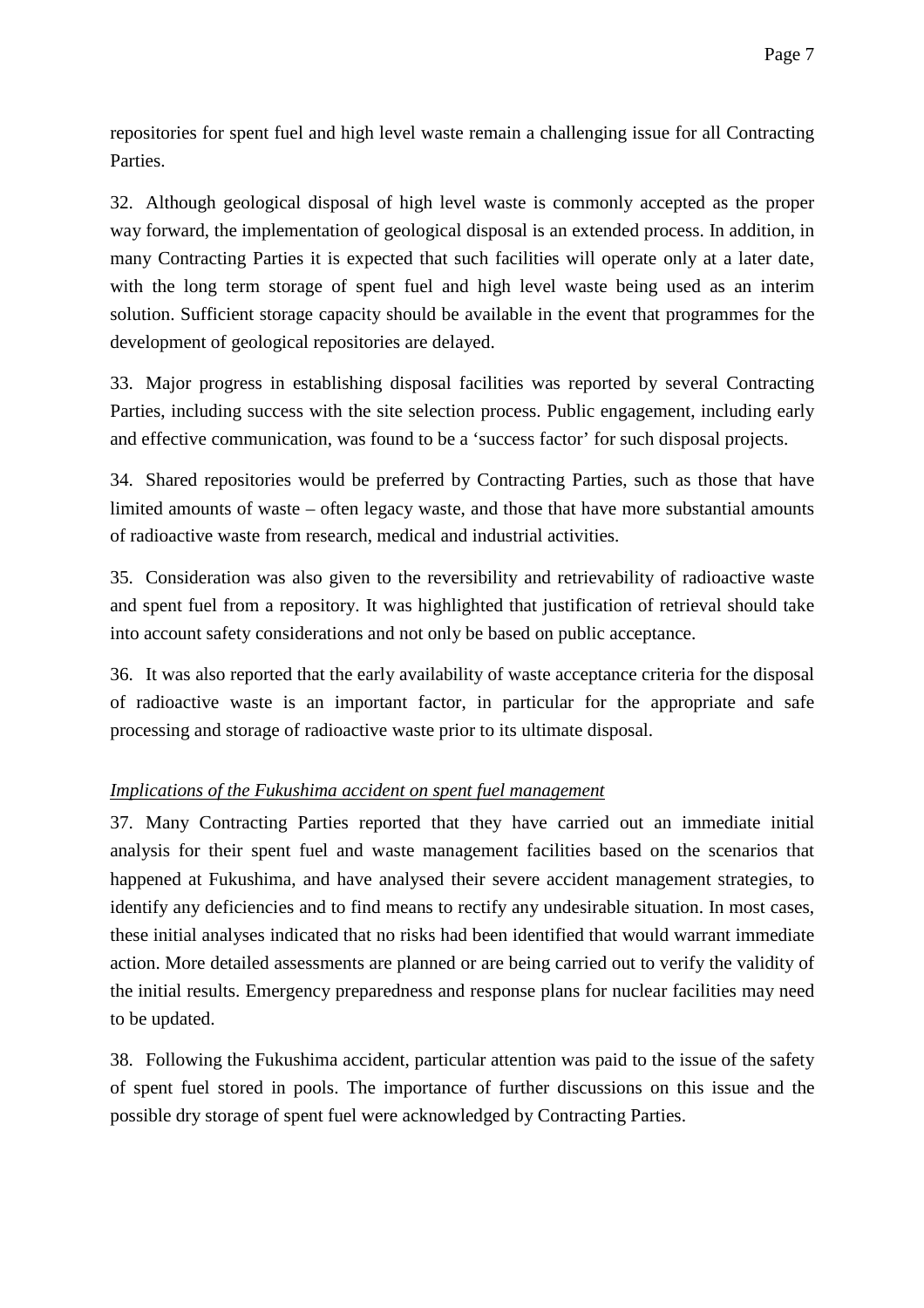# *Other issues relating to spent fuel*

39. It had already been reported in past Review Meetings that used research reactor fuel had been shipped back to the respective country of origin. This good practice has continued since the last Review Meetings and will continue in the future.

40. The timely availability of spent fuel storage capacity in the absence of disposal facilities was also stressed, in particular in situations where the nuclear capacity is planned to increase.

41. Cooperation between Contracting Parties on fuel cycle activities was seen by some Contracting Parties as a measure to increase safety and efficiency in the management of spent fuel, in particular for countries with small nuclear programmes. The Contracting Parties recognized the importance of having discussions on comprehensive approaches to the backend of the fuel cycle.

# *Sealed sources*

42. The need to have strict control over sealed sources has been recognized by all Contracting Parties. Consequently many Contracting Parties have campaigns at a national level to collect orphan sources and bring them under control. As a complementary safety measure, strict registries, licensing systems or tracking systems of sources have been established which, as a good practice, are being properly maintained and updated.

43. Many Contracting Parties established a licensing policy of not accepting the import of a sealed source unless its return to the manufacturer or supplier is guaranteed. Where return to the supplier is not realized, the Contracting Party must ensure appropriate management solutions are established.

## *Decommissioning*

44. Many Contracting Parties reported on their experience in the management of decommissioning projects.

45. The reporting showed also that there is a trend towards immediate dismantling as the preferred option. A very interesting approach was immediate dismantling with subsequent storage of large components for decay, with the aim of either releasing such components from regulatory control or easing their management at the end of the decay period.

46. Many Contracting Parties reported that they have included the preparation of decommissioning plans as a legal requirement in their national legal framework.

# *Other issues relating to radioactive waste management*

47. Several Contracting Parties reported that the management of legacy waste, including its characterization and remediation, is an on-going and challenging task.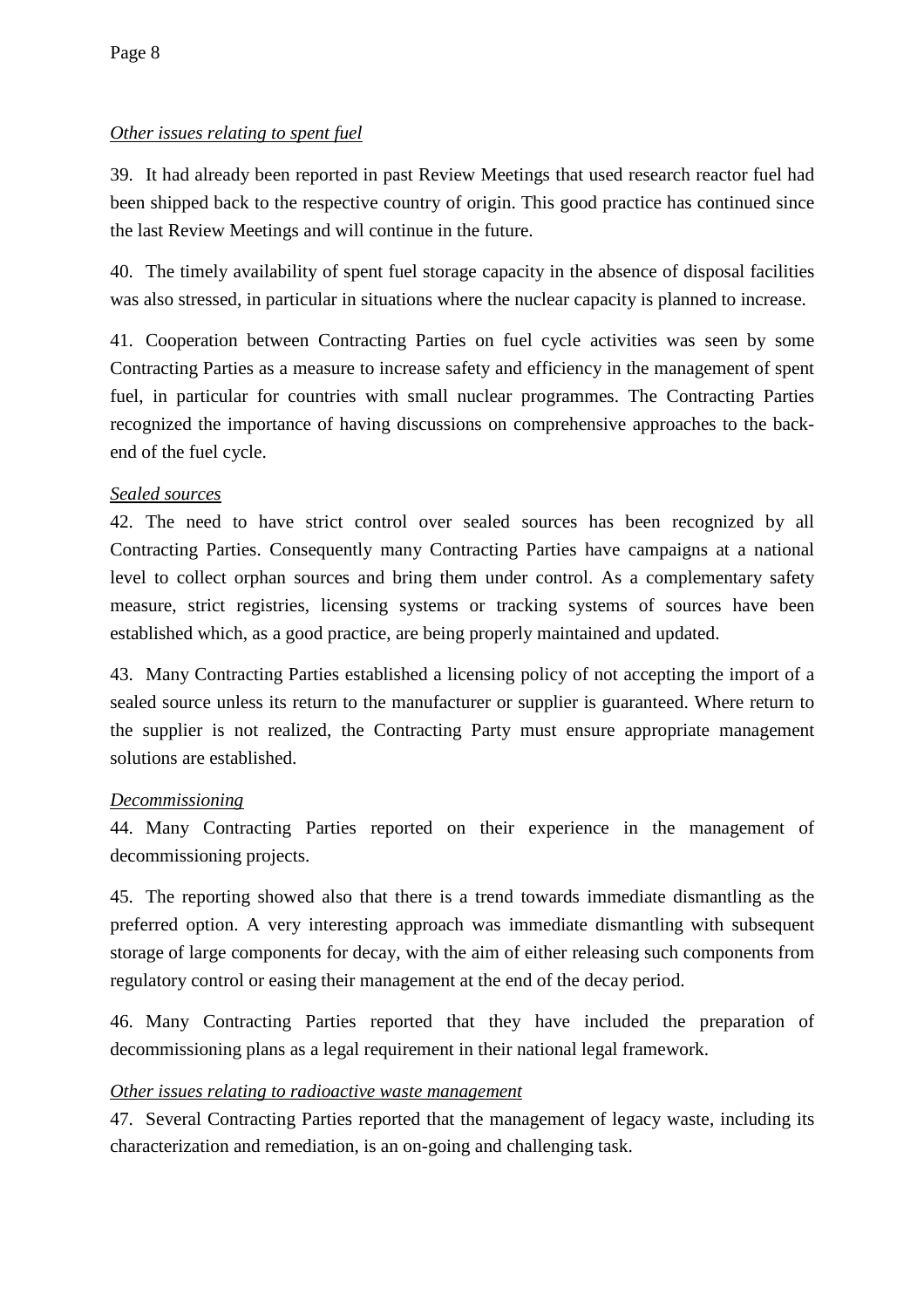48. Most Contracting Parties have on-going research programmes in place to improve radioactive waste management techniques.

49. The minimization of radioactive waste through legal, administrative and technical means is the goal of many Contracting Parties.

## *International cooperation*

50. All Contracting Parties see benefits in international cooperation through information exchange, experience and technology. In particular Contracting Parties with small nuclear programmes expressed the benefits of sharing knowledge and assistance.

51. Many Contracting Parties reported on their use of the IAEA safety standards and their experience with the Integrated Regulatory Review Service (IRRS) of the IAEA. Several Contracting Parties reported that they have made their IRRS reports and follow-up action plans public. Other Contracting Parties plan to request IRRS missions in the future.

# **Outcomes of the Open-Ended Working Group**

52. Improvements for future review meetings, as well as other arrangements to ensure continuity between review meetings, were identified through the deliberations of the Open-Ended Working Group and were approved at the Plenary Session of the Review Meeting.

53. Effectively eleven topics were discussed by the Open-Ended Working Group, which was established at the opening Plenary session and was chaired by Mr Mark Bassett:

- (1) Training and educational opportunities;
- (2) Consideration of Comprehensive Fuel Services;
- (3) a Enhancing the effectiveness of the review process;
	- b Specific proposal to improve time management;
	- c Process for continued discussion and applying improvements;
- (4) Enhancing the continuity of knowledge of the Joint Convention process;
- (5) Shedding light on the safety and security interface;
- (6) Enhancing the continuity and on-going dialogue between review meetings;
- (7) Ways to improve the reporting of management of disused sealed sources;
- (8) Mechanism to ensure coherence between Joint Convention and Convention on Nuclear Safety; and
- (9) Changed role for the Coordinator during the Review Meeting.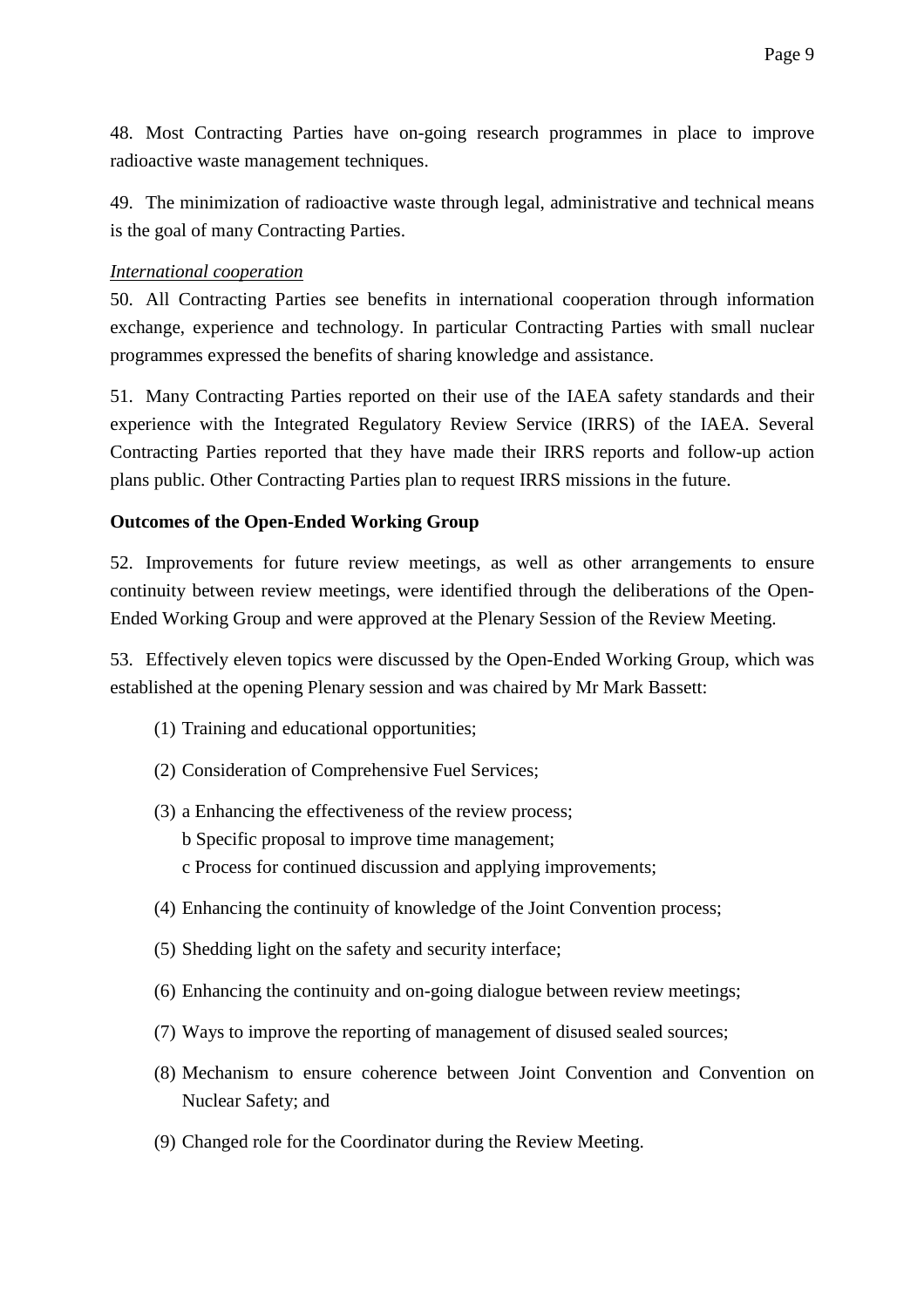54. The report of the Open-Ended Working Group is provided as an annex to this Summary Report.

## **Conclusions**

55. The participants in the Fourth Review Meeting noted the increase in number of Contracting Parties from 48 to 63, as compared to the Third Review Meeting. The Contracting Parties present recommend that efforts should be maintained to continue this trend in the future.

56. On the other hand, nine Contracting Parties did not participate in the Fourth Review Meeting, three further Contracting Parties did not attend Country Group sessions and six Contracting Parties had not submitted National Reports. All Contracting Parties are reminded of their obligation under the Joint Convention to participate fully in the review process.

57. Constructive exchanges and sharing of knowledge took place in an open and candid manner. However the Contracting Parties recognize the importance of continuous improvement and the need for the invigoration of the peer review process including an increase in the preparation and willingness of Contracting Parties to challenge and comment on the presentations of other Contracting Parties. The Contracting Parties also noted that a robust peer review process requires full and active engagement by Contracting Parties and Officers. Proper involvement and support by the Secretariat is also very important for ensuring efficient and productive Review Meetings, ensuring continuity between Review Meetings, and facilitating coherence between the review processes of the Joint Convention and of the Convention on Nuclear Safety.

58. International peer review missions and the implementation of their recommendations were regarded as an effective process to strengthen the regulatory infrastructure and safety.

59. The exchange of information on actions taken by Contracting Parties to review safety and identify needs for improvement as a consequence of the Fukushima accident was very valuable. Although no risks had been identified that would warrant immediate action, in most cases more detailed assessments are planned or are being carried out to verify the validity of the initial results. The Contracting Parties will continue to discuss the lessons learned from the Fukushima accident and to share best practices to this end.

60. All Contracting Parties are working towards raising the level of safety in radioactive waste and spent fuel management. During the Review Meeting, a number of challenges were identified for Contracting Parties with respect to their implementation of particular provisions.

61. The Contracting Parties agreed that National Reports to the next Review Meeting should include the following issues: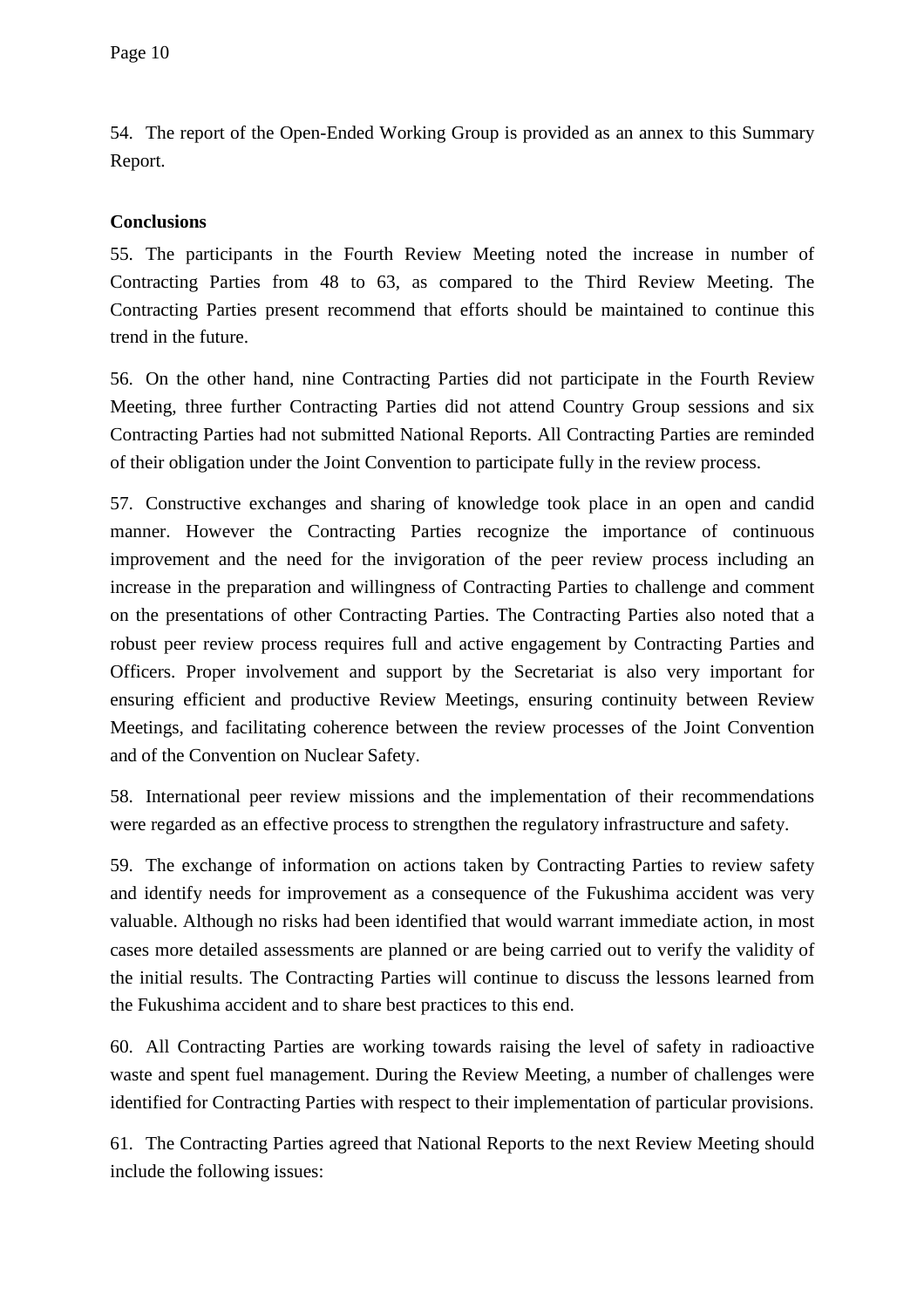- Management of disused sealed sources;
- Safety implications of very long storage periods and delayed disposal of spent fuel and radioactive waste;
- International cooperation in finding solutions for the long term management and disposal of different types of radioactive waste and/or spent fuel; and
- Progress on lessons learned from the Fukushima accident, in particular regarding strategies for spent fuel management.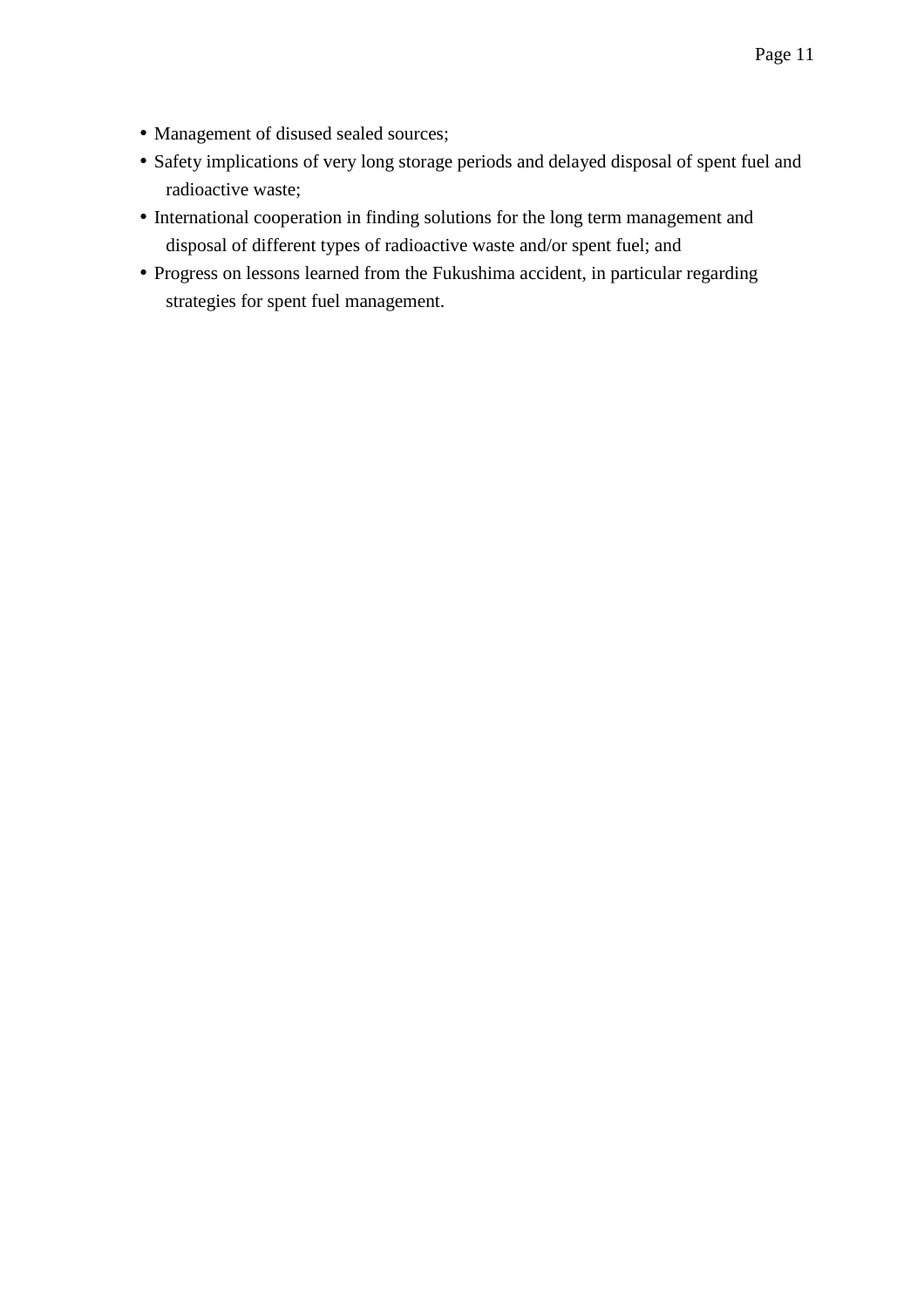# **Annex Summary of the Meeting of the Open-Ended Working Group (OEWG) of the 4th Review Meeting of the Joint Convention May 15-17, 2012**

## **Introduction**

On May 15, 2012, Chairman Mark Bassett (UK), Acting Vice President opened the discussion and explained that the work of the OEWG would be challenging as there were effectively 11 proposals to discuss within three days. The Chair reminded the meeting of his statements in the Plenary that the proposals were being examined by not limiting the scope of the OEWG to the narrow interpretation of the 'functioning' of the Joint Convention process but in the spirit of the Joint Convention to share good practice.

The original proposals are available on the closed JCWeb.

The meeting met formally over three days followed by further consultations on the fourth and discussed the following:

- Proposal 1: Education and training opportunities for spent fuel and radioactive waste management available to all Contracting Parties to maintain qualified staff
- Proposal 2: Consideration of the Comprehensive Nuclear Fuel Services (accompanied by a presentation)
- Proposal 3 (a): A new tool to enhance the effectiveness of the peer review (replaced by an amended proposal during the meeting)
- Proposal 3 (b): A specific proposal to improve time management during the country group sessions
- Proposal 3 (c) and 6: Proposals for inter-sessional meetings(combined within the meeting)
- Proposal 4: Enhance the continuity of knowledge of the Convention process
- Proposal 5: Shedding light again on safety and security interface
- Proposal 7: Improving the reporting of safe management of disused sealed sources under the Joint Convention
- Proposal 8: Creation of a mechanism to ensure coherence and benchmark between the rules governing the review process of the Joint Convention and those of the Convention on Nuclear Safety
- Proposal 9: Changed role for the Coordinator during the Review Meeting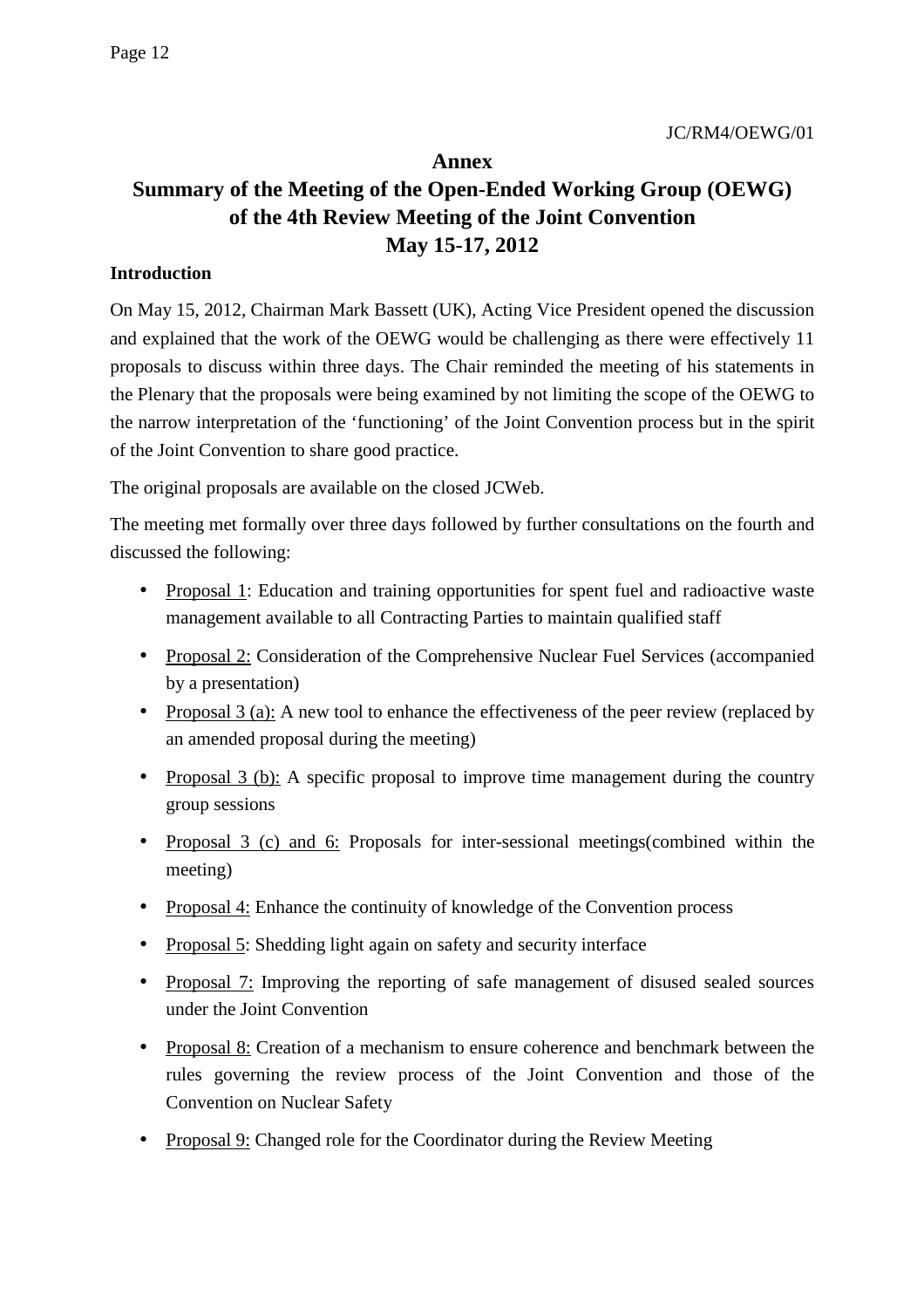## **Conclusion**

The OEWG recommends that the Contracting Parties of the 4<sup>th</sup> Review Meeting adopt its recommendations as set out in the Appendix to this report.

The OEWG recommends that the Secretariat be requested to conduct an editorial review of the proposed changes to the Guidelines, to ensure internal consistency between all guidance documents. On the understanding that wording changes resulting from this editorial review would not be substantive, it further recommends that the final text be circulated for tacit approval.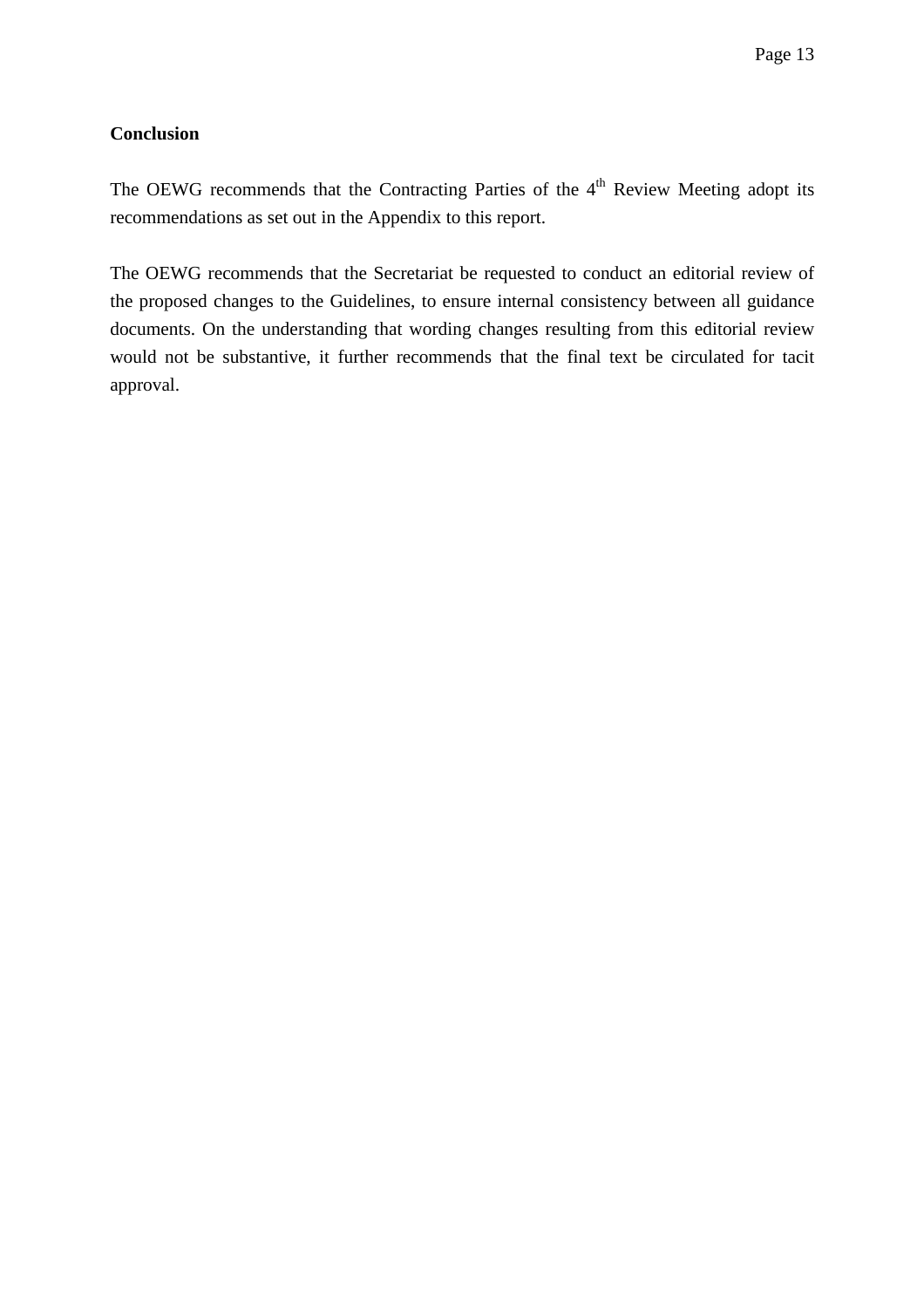## **Appendix to the Annex**

Proposal 1: Education and training opportunities for spent fuel and radioactive waste management available to all Contracting Parties to maintain qualified staff

## **Outcome**

The OEWG recognises the importance of education and training opportunities to ensure the human resources necessary to sustain spent fuel and radioactive waste management programs. The OEWG also noted the background information provided on education and training opportunities provided by the Secretariat, EU, and USA.

## **Recommendation**

The OEWG recommends that Contracting Parties take steps to promote education and training opportunities and to identify these opportunities by appropriate means such as inclusion in their national reports, and suggests that the Secretariat might consider a consolidated database of available opportunities.

Proposal 2: Consideration of the Comprehensive Nuclear Fuel Services

## **Outcome**

The US made a presentation of its Comprehensive Fuel Services arrangement.

The Contracting Parties recognise the importance of having discussions on comprehensive approaches to the back-end of the fuel cycle. However, the Contracting Parties also noted that this is a complex issue, and some Contracting Parties stated that they needed further time to consider this topic.

## **Recommendation**

The OEWG recommends that Contracting Parties could continue discussions on comprehensive approaches to the back-end of the fuel cycle, inter alia, at the first topical meeting proposed in Proposal 3c/6.

Proposal 3 (a): Enhancing the effectiveness of the peer review

## **Outcome**

The United States submitted a revised proposal, which is available on the JCWeb, to enhance the effective implementation of the Joint Convention as called for in the IAEA Action Plan.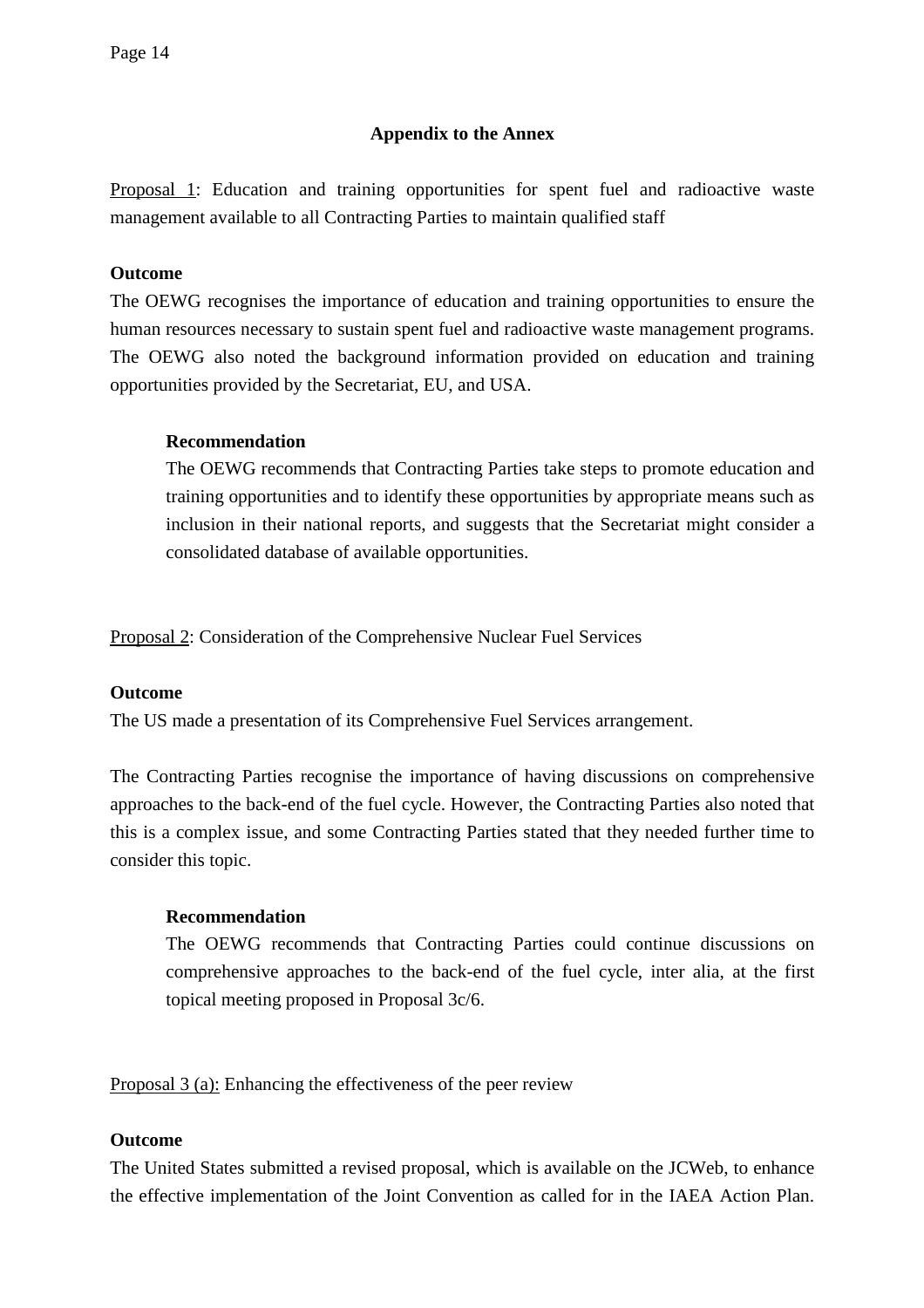Specifically, the United States proposal urges Contracting Parties to make a political commitment to follow certain principles in implementing the Joint Convention. These implementing principles address: (1) emphasizing steps to assure an effective, independent and transparent regulatory function; (2) recognizing the important contribution IAEA safety standards can make to achieving the objectives of the Joint Convention; (3) taking full advantage of international peer review missions; and (4) promoting greater transparency and openness by making certain information publically available.

While widespread support was expressed for the ideas reflected in the principles, some Contracting Parties expressed doubts as to whether the meetings held in the framework of the Joint Convention provided the appropriate forum for a declaration which was political in essence and which embodied concepts already being discussed in other fora having a more overarching and political perspective, such as the Ministerial Conference on Nuclear Safety and the meetings leading to the adoption of the Action Plan on Nuclear Safety. Some Contracting Parties also expressed the view that more time would be needed before an eventual decision on a political commitment as contained in the US proposal could be given consideration. Some Contracting Parties also expressed the need for further consideration of how the principles were articulated and how the principles would relate to the Joint Convention.

Nevertheless, the OEWG noted any Contracting Party could consider the actions in the implementing principles when considering ways in which to enhance the effective implementation of the Joint Convention.

#### **Recommendation**

The OEWG recommends that the United States proposal remains open and that Contracting Parties be prepared to discuss the proposal in greater detail at the next appropriate forum, for example one of the meetings as described in Proposal 3c/6.

Proposal 3(b): A specific proposal to improve time management during the country group sessions

#### **Outcome**

There was general agreement that the increasing number of Contracting Parties, in combination with time and resource constraints, makes it imperative to develop mechanisms to manage time and resources more effectively in order to maintain and increase the usefulness of the peer review process.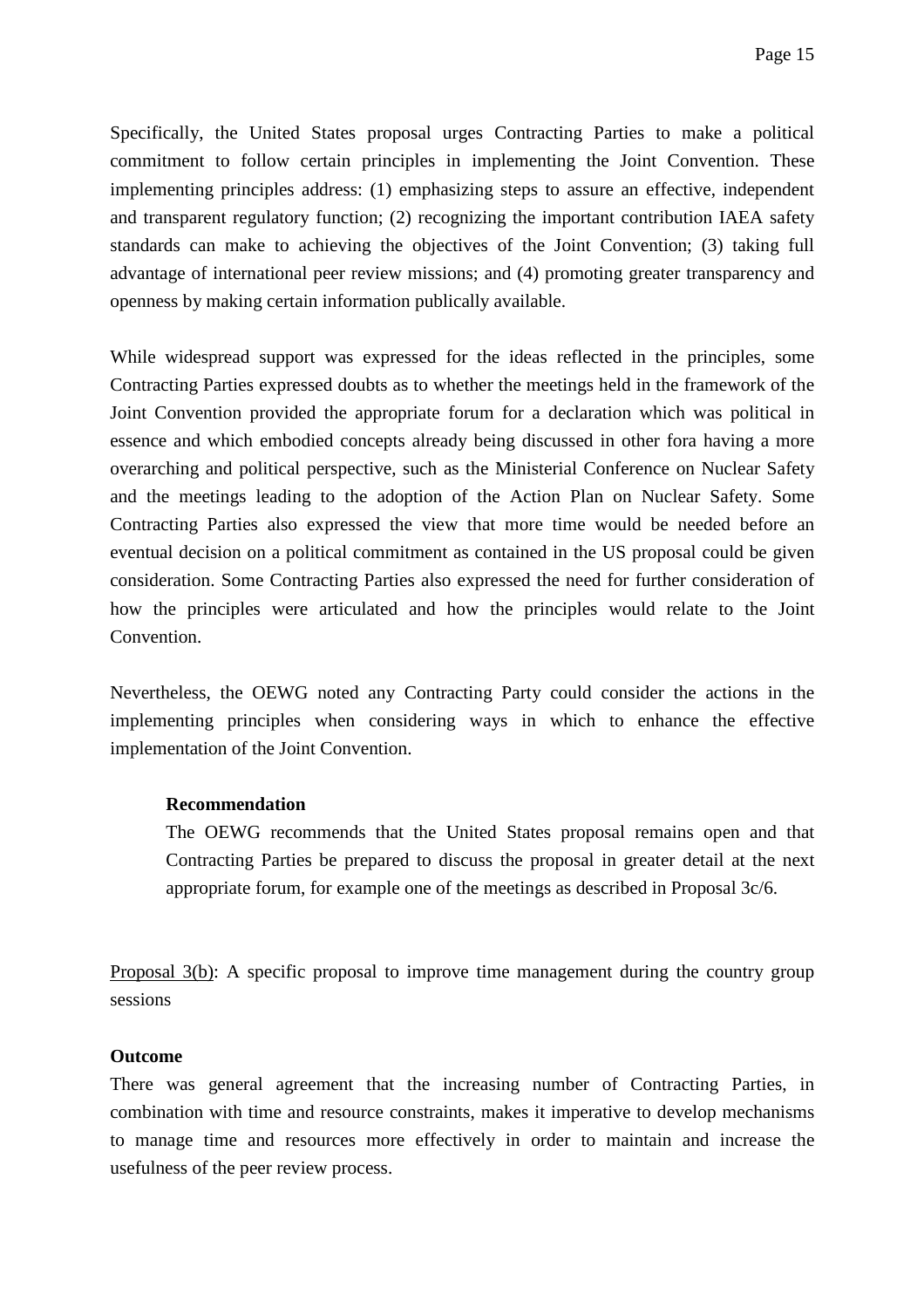## **Recommendation**

The OEWG recommends that Contracting Parties continue to consider the United States proposal and potentially other proposals to manage time and resources better. In this regard, the Contracting Parties are encouraged to discuss the United States proposal and other potential time and resource management mechanisms at the next appropriate forum, for example one of the meetings as described in Proposal 3c/6.

Proposal 3(c): A proposed process to continue discussions and apply improvements prior to the Fifth Review Meeting

and

Proposal 6: Enhance the continuity and ongoing dialogue between Review meetings

#### **Outcome**

#### **Recommendation**

The OEWG recommends that

- 1. The Secretariat is requested to organize additional meetings of Contracting Parties, subject to the availability of resources, to continue consideration of proposals to improve implementation of the Joint Convention and to develop recommendations for consideration by the Contracting Parties. The first such meeting would be expected to take place in early 2013, and a second opportunity could be in conjunction with the next Organizational Meeting of the Joint Convention. Pursuant to Article 31, an Extraordinary Meeting could be convened in order to adopt any revisions to the arrangements under the Joint Convention to take effect prior to the 5th Review Meeting.
- 2. Topical meetings should be held between Review Meetings to address specific topics identified at this and each subsequent Review Meeting, with a view to development of topical reports for presentation at the Review Meeting following the topical meeting. Each such meeting and related activities could be organized jointly by the Secretariat, subject to the availability of resources, and a Contracting Party volunteering to host the meeting and should be structured in a manner that promotes continuity and on-going dialogue among the Contracting Parties. The topic for consideration at the first topical meeting could be a meeting to discuss various mechanisms for ensuring effective approaches to the back end of the fuel cycle.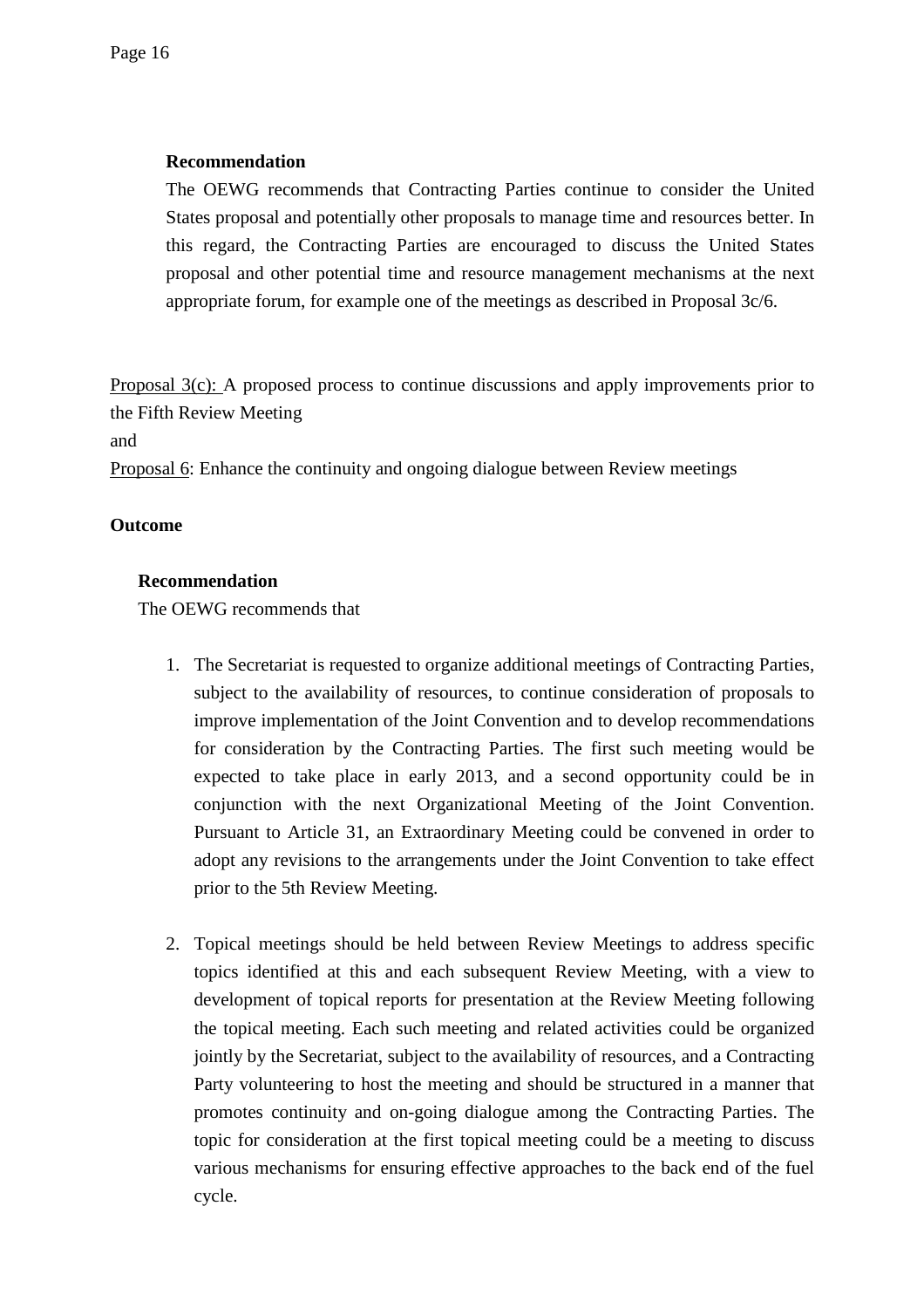Proposal 4: Enhance the continuity of knowledge of the Convention process

#### **Outcome**

The status and functions of the national Contact Points are clarified by inclusion in the Guidelines to the Joint Convention. Each national contact shall be invited, if they wish, to participate with Officers of the Convention in the handover meeting between incoming and outgoing Officers after the Organizational Meeting, to enhance the continuity of expertise and knowledge in the Joint Convention review process.

#### **Recommendation**

The OEWG recommends that the text of INFCIRC/603/Rev.4 be amended as indicated below in bold.

INFCIRC/603/Rev 4, Paragraph 13: (sentence added):

13. Following the Organizational Meeting, a workshop of incoming and outgoing officers shall be held to describe the Review Meeting process in detail, including key documents, and to share experience and lessons learned. **The National Contacts, as described in the Annex, shall be invited to participate, if they consider it appropriate, in this meeting.**

INFCIRC/603/Rev 4, Annex: (new paragraph added after II.6 Coordinator):

## **II.7 National Contacts**

**National Contacts will be nominated by each Contracting Party and will be expected:** 

- **(a) To have access to and regularly monitor the Joint Convention's secure and restricted database ("the Convention secure website"), together with the right to upload national documents, questions, and answers;**
- **(b) To disseminate, nationally, information promulgated on the Convention secure website;**
- **(c) To facilitate progress on issues related to the Convention in their own Member State;**
- **(d) To act as contact for the Country Group Coordinator prior to each Review Meeting;**

**and** 

**(e) To consider participating in the one-day meeting of incoming and outgoing Officers of the Joint Convention.**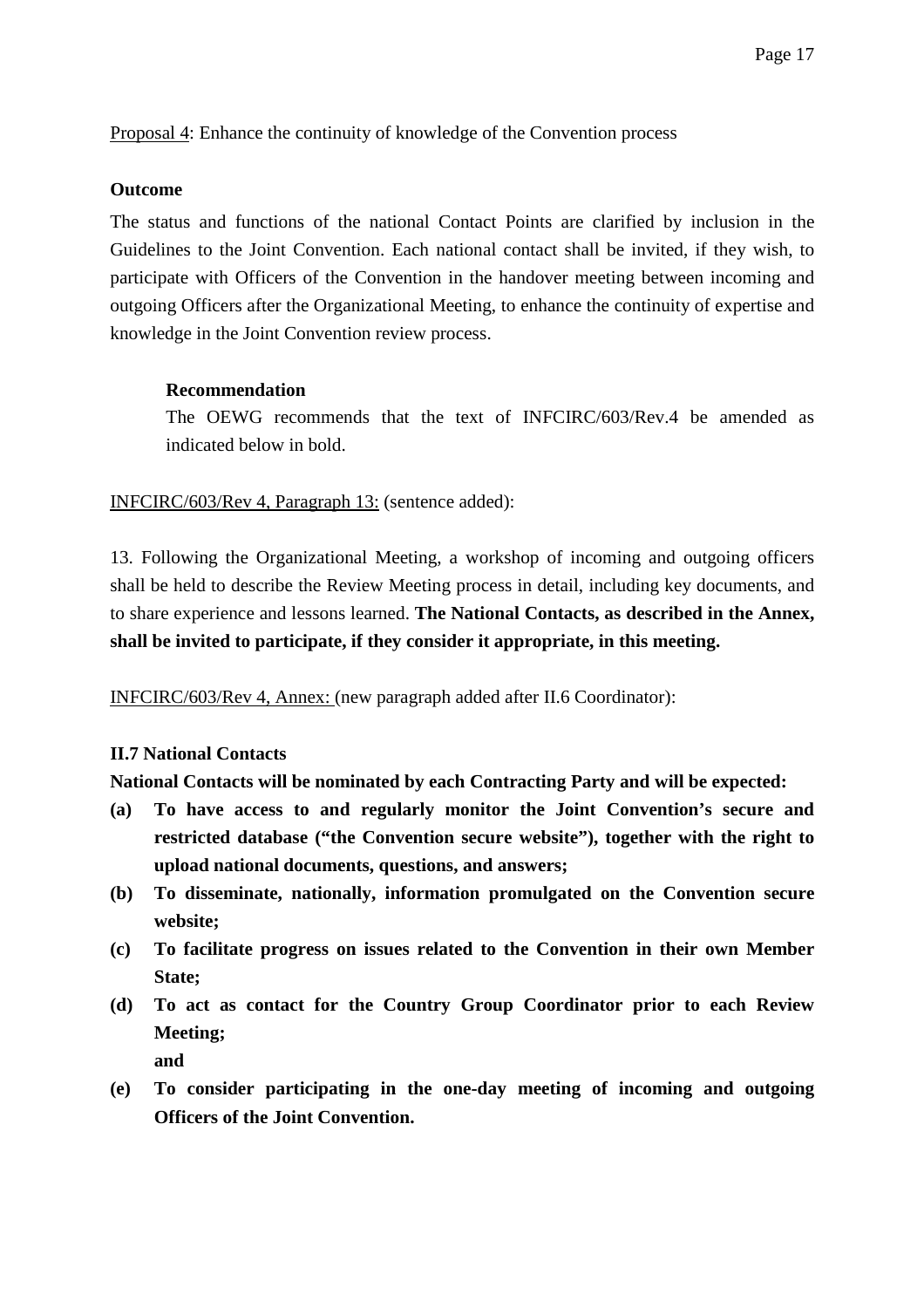INFCIRC/603/Rev 4, Annex: (new paragraph added after III.6 Coordinator):

#### **III.7 National Contacts**

**It is desirable that National Contacts possess the following qualities:** 

- **(a) Be available for contact and work between the Review Meetings;**
- **(b) Have a knowledge of spent fuel and radioactive waste safety issues;**
- **(c) Be familiar with electronic database management; and**
- **(d) Have good English-language skill.**

Proposal 5: Shedding light again on safety and security interface

#### **Outcome**

The importance of the interface between security and safety in spent fuel management was recognised but it was decided that this specific proposal cannot be accepted as it fell outside the scope of the Joint Convention. Future considerations should be within other fora.

Proposal 7: Consideration of the status of disused sealed sources under the Joint Convention and the way to improve the report on their safe management through the review mechanisms, in order to facilitate information and experience sharing as well as peer reviews of this topic.

## **Outcome**

## **Recommendation**

The OEWG recommends that the text of INFCIRC/604/Rev.1 be amended as indicated below in bold.

Section J. Disused Sealed Sources

32. This section covers the obligations under Article 28 (Disused Sealed Sources).

**33. This section should give a comprehensive description of the legislative and regulatory system governing the management of disused sealed sources, including the following issues:** 

− **status of disused sealed sources within the framework of its national legislation;** 

− **national strategy for the management of disused sealed sources, including the legal responsibilities, of manufacturers, suppliers, owners and users of sealed sources for their end-of-life management;**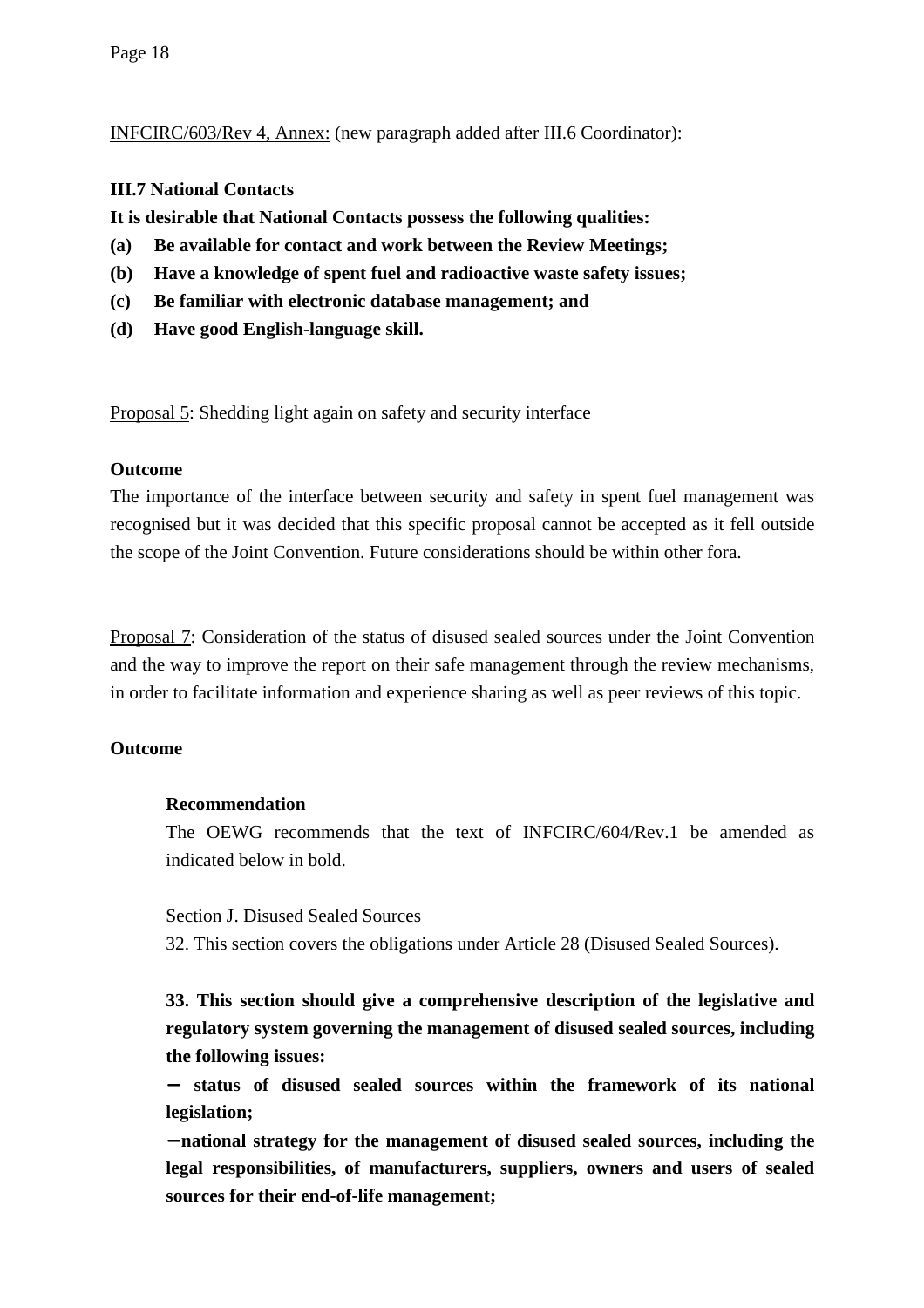− **for Contracting Parties in which suppliers of sealed sources are or were located:** 

- **the framework concerning the reentry of disused sealed sources into its territory for return to a manufacturer qualified to receive and possess the disused sealed sources and,**
- **the retrieval approach, if any, of sealed sources considered as having a national origin from a foreign state.**

Proposal 8: Creation of a mechanism to ensure coherence between the rules governing the review process of the Joint Convention and those of the Convention on Nuclear Safety.

#### **Outcome**

#### **Recommendation**

The OEWG recommends that in order to ensure coherence between the review process of the Joint Convention on the Safety of Spent Fuel Management and of the Convention on Nuclear Safety, the Contracting Parties of the Joint Convention urge the leadership of the Joint Convention to invite the leadership of the 5th Review Meeting of the Convention on Nuclear Safety to a discussion (e.g. via video conference) on improvements to the effectiveness of each Convention and then to make a joint presentation at the 2012 IAEA General Conference on such improvements.

In the same spirit, the Contracting Parties of the Joint Convention invite the leadership of each convention to undertake informal discussions on a regular basis to ensure such coherence.

Proposal 9: Changed role for the Coordinator during the Review Meeting

#### **Outcome**

#### **Recommendation**

The OEWG recommends that the text of INFCIRC/602/Rev.3 and INFCIRC/603/Rev.4 be amended as indicated below in bold and strike-through.